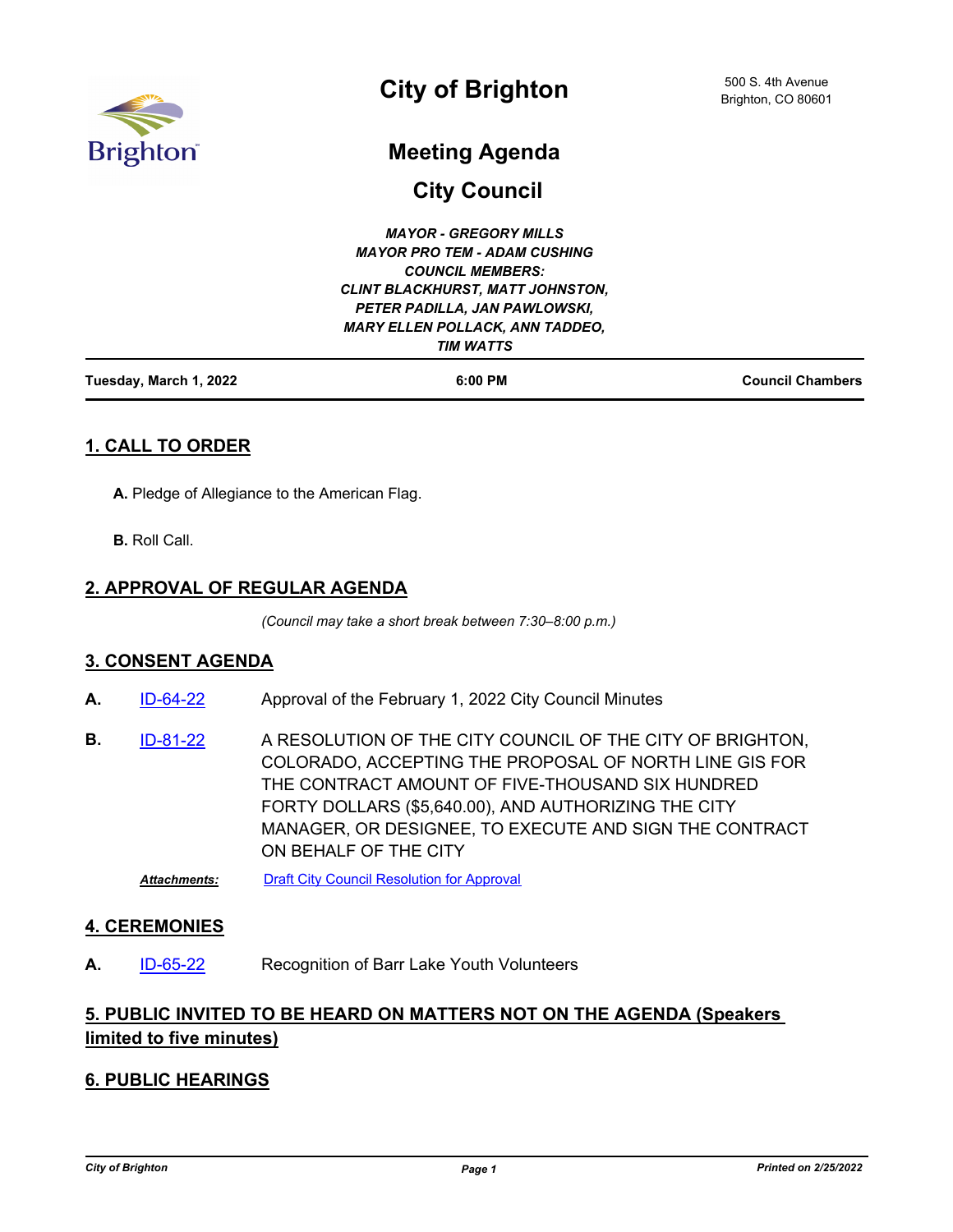A RESOLUTION OF THE CITY COUNCIL OF THE CITY OF BRIGHTON, COLORADO, AMENDING CERTAIN ACCOUNTS IN THE GENERAL FUND, CAPITAL FUND, PARKS CAPITAL FUND, WATER FUND, WASTEWATER FUND, AND CEMETERY FUND; AND APPROPRIATING MONEY FOR EXPENDITURES IN THE AMOUNT OF \$5,177,162 FOR THE MUNICIPAL SERVICE CENTER AND MUNICIPAL WATER RATE CHANGES **A.** [ID-75-22](http://brightonco.legistar.com/gateway.aspx?m=l&id=/matter.aspx?key=4714) [Resolution 1st Budget Amendment](http://brightonco.legistar.com/gateway.aspx?M=F&ID=c989abd3-3dd9-45c2-b622-fc8f239f1c7e.docx) *Attachments:*

> [2022 Budget 1st Amendment](http://brightonco.legistar.com/gateway.aspx?M=F&ID=bbbe567c-7e55-4b31-ac53-bdfd80fc7f90.pptx) [75 PPT](http://brightonco.legistar.com/gateway.aspx?M=F&ID=a4e3dc5b-dbee-4ee3-b2c4-8b7683d43eca.pdf)

## **7. ORDINANCES FOR INITIAL CONSIDERATION**

- AN ORDINANCE OF THE CITY COUNCIL OF THE CITY OF BRIGHTON, COLORADO, ACTING BY AND THROUGH ITS WATER ACTIVITY ENTERPRISE, AMENDING TITLE 13 OF THE BRIGHTON MUNICIPAL CODE PERTAINING TO WATER AND WASTEWATER FEES AND CHARGES ASSESSED BY THE CITY OF BRIGHTON; SETTING FORTH EFFECTIVE DATES FOR SAID RATES, FEES AND CHARGES; AND OTHER DETAILS RELATED THERETO **A.** [ID-69-22](http://brightonco.legistar.com/gateway.aspx?m=l&id=/matter.aspx?key=4708)
	- [2019 Utility Rates Ordinance](http://brightonco.legistar.com/gateway.aspx?M=F&ID=b6a4eea0-b90b-417b-9fa1-c06d440cf008.docx) [Proposed Utility Rate Sheet 2022](http://brightonco.legistar.com/gateway.aspx?M=F&ID=b2b0e66c-87a3-4b14-b3e9-dde71c66574e.pdf) [Current Utility Rate Sheet 2022](http://brightonco.legistar.com/gateway.aspx?M=F&ID=5d96b0a7-6249-43a7-9437-c68f6109524a.pdf) [Municipal Rate Adjustment Presentation](http://brightonco.legistar.com/gateway.aspx?M=F&ID=688a5da9-a397-43e2-8a44-9446738f5486.pptx) [69 PPT](http://brightonco.legistar.com/gateway.aspx?M=F&ID=7c67c273-6b63-4a62-8ad4-615832f69b65.pdf) *Attachments:*

#### **8. ORDINANCES FOR FINAL CONSIDERATION**

AN ORDINANCE OF THE CITY COUNCIL OF THE CITY OF BRIGHTON, COLORADO, APPROVING THE REZONING VIA PLANNED DEVELOPMENT OF THE MOUNTAIN VIEW ESTATES SUBDIVISION, FILINGS 1 AND 2, FROM R-1 AND R-1-B TO THE MOUNTAIN VIEW ESTATES PLANNED DEVELOPMENT, GENERALLY LOCATED TO THE NORTH OF BRIDGE ST., SOUTH OF BASELINE RD., WEST OF TELLURIDE ST., AND EAST OF THE BRIGHTON LATERAL DITCH, AND LOCATED IN A PORTION OF THE WEST HALF OF SECTION 4, TOWNSHIP 1 SOUTH, RANGE 66 WEST OF THE 6TH PRINCIPAL MERIDIAN, CITY OF BRIGHTON, COUNTY OF ADAMS, STATE OF COLORADO **A.** [ID-82-22](http://brightonco.legistar.com/gateway.aspx?m=l&id=/matter.aspx?key=4721)

**[Draft Ordinance](http://brightonco.legistar.com/gateway.aspx?M=F&ID=5dd04ac3-49fb-494d-8b7b-54fa88198984.docx) [Draft PowerPoint](http://brightonco.legistar.com/gateway.aspx?M=F&ID=270dd79f-1b76-43e2-8a2b-e6ae05e7c854.pdf)** *Attachments:*

[82 PPT](http://brightonco.legistar.com/gateway.aspx?M=F&ID=1d997b10-8775-440c-81db-09948e68daf3.pdf)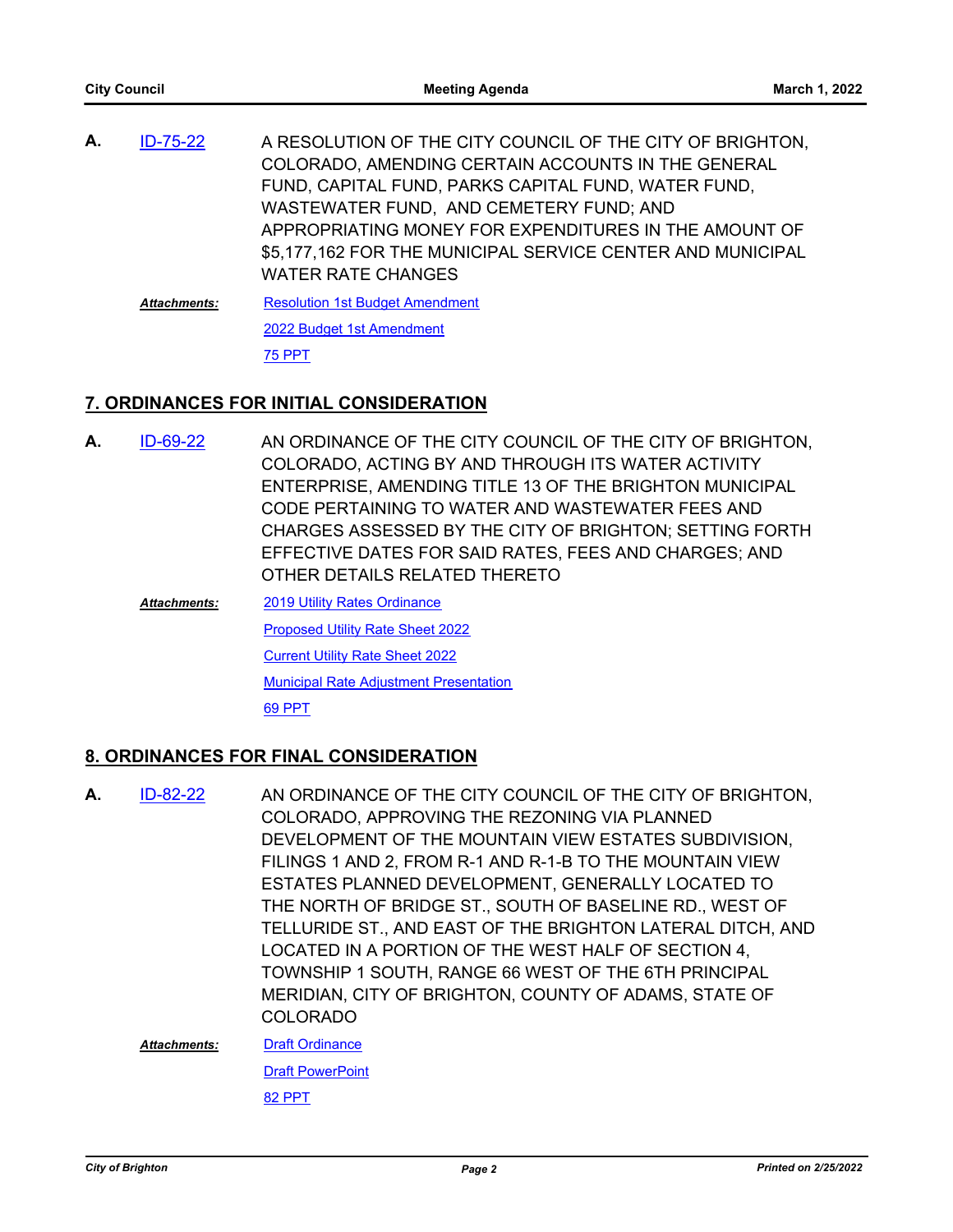#### **9. RESOLUTIONS**

A RESOLUTION OF THE CITY COUNCIL OF THE CITY OF BRIGHTON, COLORADO, APPROVING THE ENGAGEMENT OF BOND COUNSEL **A.** [ID-70-22](http://brightonco.legistar.com/gateway.aspx?m=l&id=/matter.aspx?key=4709)

[Bond Counsel Resolution](http://brightonco.legistar.com/gateway.aspx?M=F&ID=165a3dff-2bac-4ac1-816a-09bcd985060a.docx) *Attachments:*

[Engagement Letter - 2022 Brighton Water Bonds](http://brightonco.legistar.com/gateway.aspx?M=F&ID=babf4ea8-1e0e-4495-9a25-1798c965e38b.PDF)

A RESOLUTION OF THE CITY COUNCIL OF THE CITY OF BRIGHTON, COLORADO, APPROVING LODGING TAX GRANTS AND ALLOCATIONS FROM THE LODGING TAX FUND IN THE AMOUNT OF TWO HUNDRED FIFTY THOUSAND DOLLARS (\$250,000) FOR CALENDAR YEAR 2022; DESIGNATING THE RECIPIENTS AND AMOUNTS OF SAID GRANTS AND ALLOCATIONS; AUTHORIZING THE CITY MANAGER TO EXECUTE THE AGREEMENTS WITH THE RECIPIENTS OF THE 2022 ALLOCATION ON BEHALF OF THE CITY; AND SETTING FORTH OTHER DETAILS RELATED THERETO **B.** [ID-73-22](http://brightonco.legistar.com/gateway.aspx?m=l&id=/matter.aspx?key=4712)

*Attachments:* [2022 BLTAC Awards Resolution](http://brightonco.legistar.com/gateway.aspx?M=F&ID=00885e5c-6975-44bf-aa6c-53b47709fa02.docx)

A RESOLUTION OF THE CITY COUNCIL OF THE CITY OF BRIGHTON, COLORADO, EXTENDING THE TIMEFRAME FOR USE OF THE LODGING TAX GRANTS AND ALLOCATIONS FROM THE LODGING TAX FUND AWARDED IN 2020 AND 2021 AND AUTHORIZING THE CITY MANAGER TO EXECUTE THE GRANT AGREEMENT EXTENSIONS WITH THE RECIPIENTS LISTED IN RESOLUTION 2019-119 AND 2021-106 ON BEHALF OF THE CITY; AND SETTING FORTH OTHER DETAILS RELATED THERETO **C.** [ID-74-22](http://brightonco.legistar.com/gateway.aspx?m=l&id=/matter.aspx?key=4713)

*Attachments:* [Lodging Tax Resolution Mar 1 Extension](http://brightonco.legistar.com/gateway.aspx?M=F&ID=90005f9e-63d2-49d7-beee-039cbaefeecb.docx)

## **10. UTILITIES BUSINESS ITEMS**

## **11. GENERAL BUSINESS**

#### **12. REPORTS**

- **A.** By the Mayor.
- **B.** By Department Heads.
- **C.** By the City Attorney.
- **D.** By the City Manager.